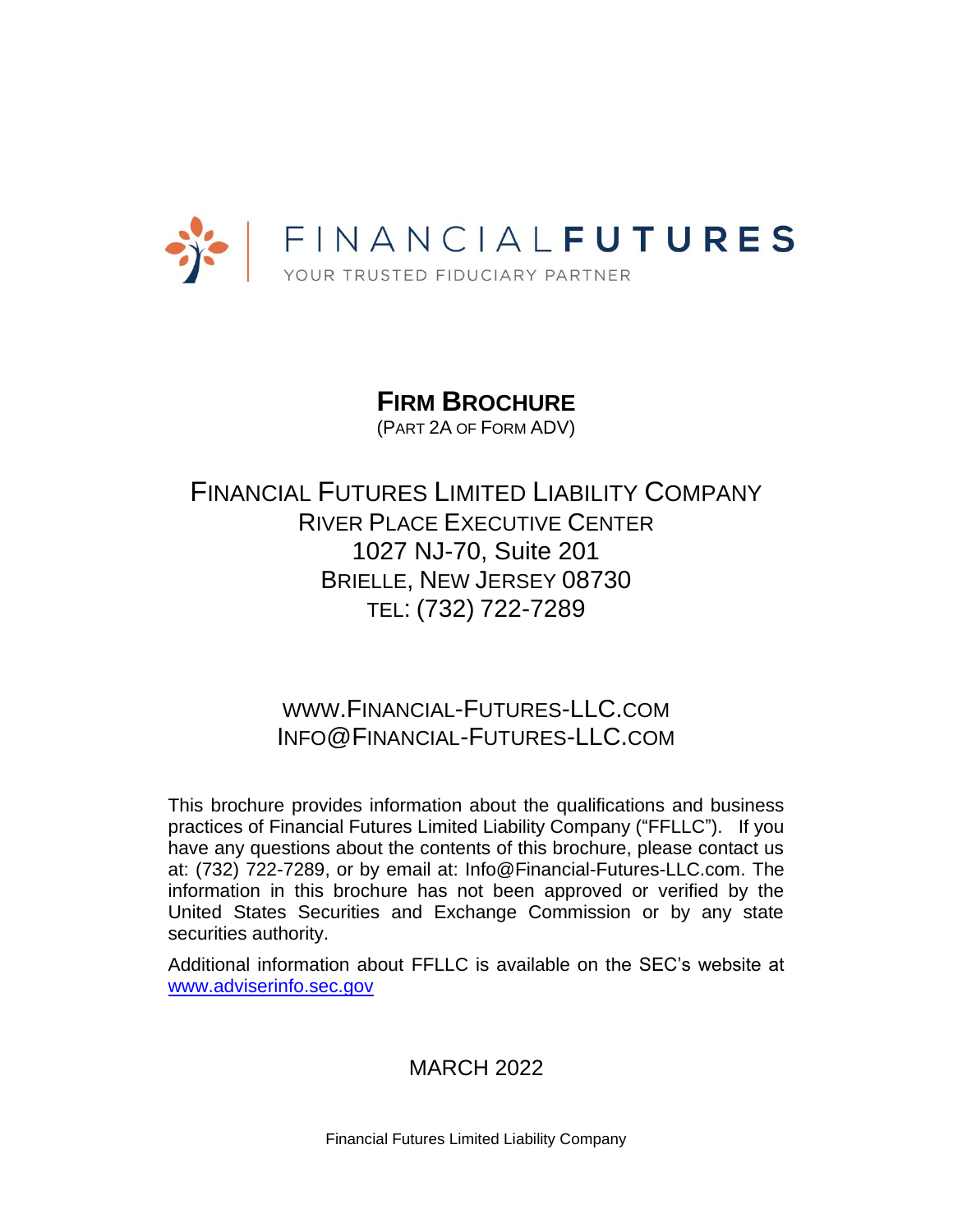# <span id="page-1-1"></span><span id="page-1-0"></span>**MATERIAL CHANGES**

# Annual Update

The Material Changes section of this brochure will be updated annually when material changes occur since the previous release of the Firm Brochure.

<span id="page-1-2"></span>Material Changes since the Last Update

FFLLC's principal, Jorie Johnson no longer serves on TD Ameritrade's advisory panel. There have not been any other material changes in advisory services or personnel since the last annual ADV update filed in March 2021.

<span id="page-1-3"></span>Full Brochure Available

Whenever you would like to receive a copy of our Firm Brochure, please contact us by telephone at: (732) 722-7289 or by email at: Info@Financial-Futures-LLC.com.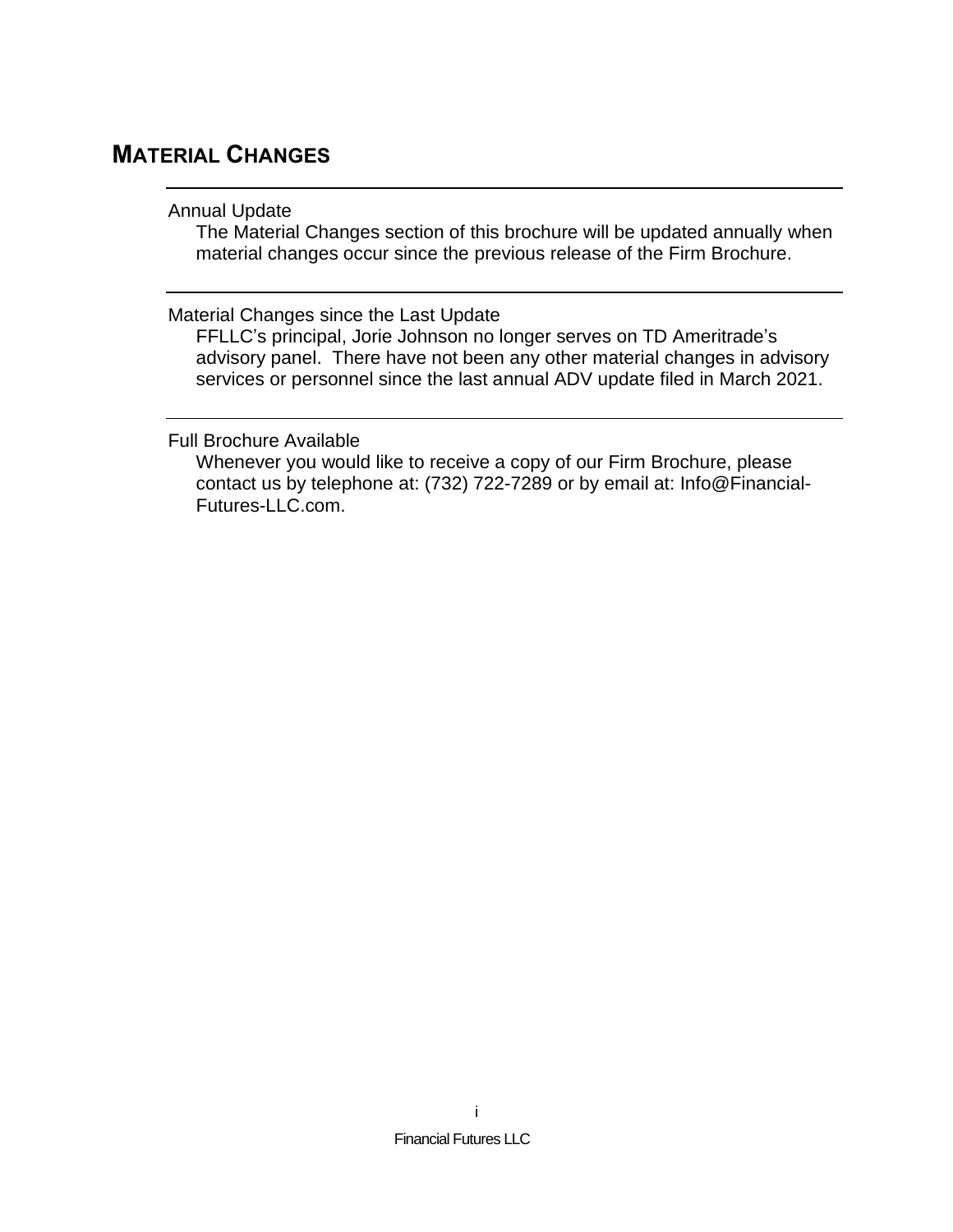# **ITEM 3. TABLE OF CONTENTS**

# Item 2.

| Item 8. Methods of Analysis, Investment Strategies and Risk of Loss  6 |
|------------------------------------------------------------------------|
|                                                                        |
|                                                                        |
|                                                                        |
|                                                                        |
|                                                                        |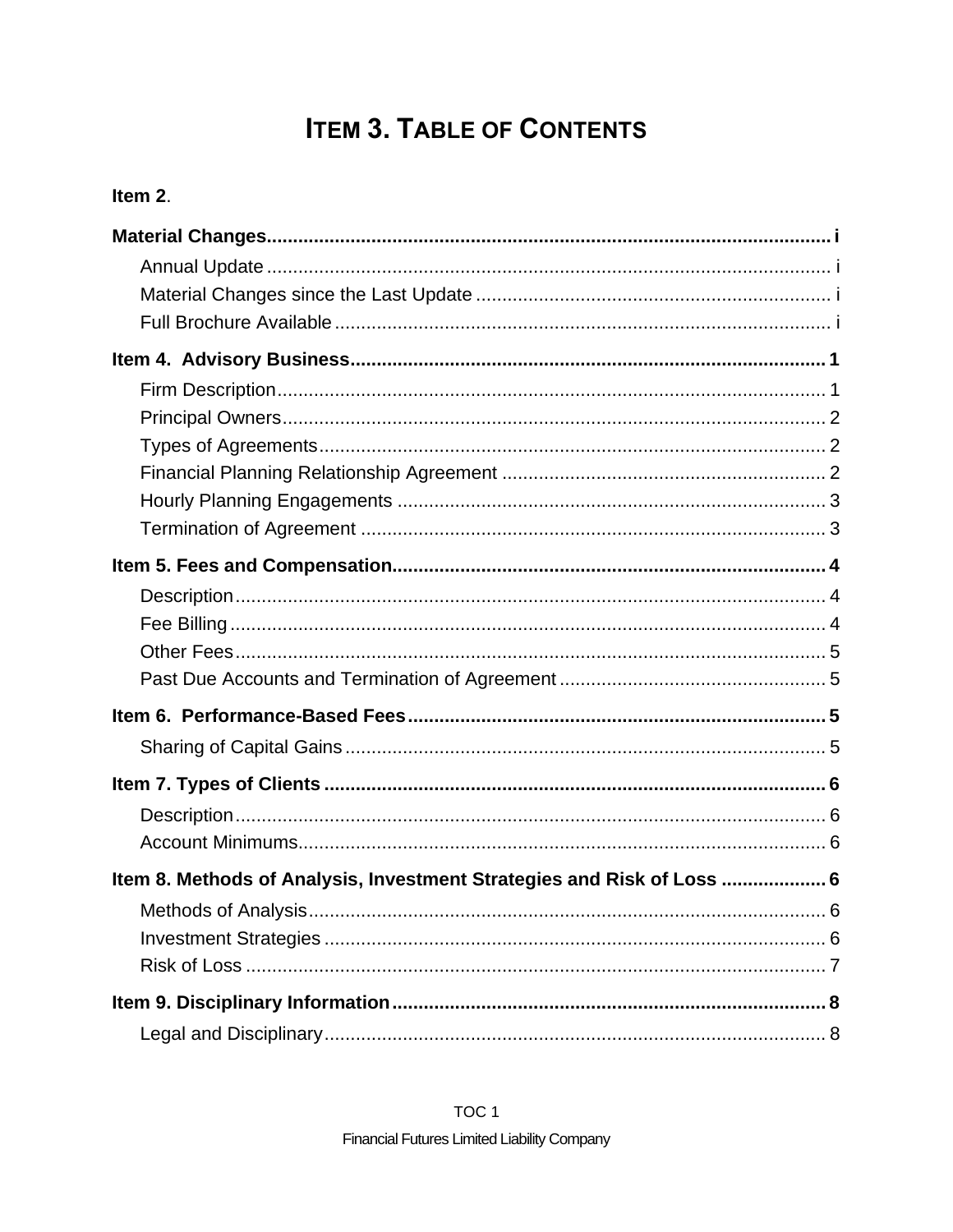| Item 11. Code of Ethics, Participation or Interest in Client Transactions and |  |
|-------------------------------------------------------------------------------|--|
|                                                                               |  |
|                                                                               |  |
|                                                                               |  |
|                                                                               |  |
|                                                                               |  |
|                                                                               |  |
|                                                                               |  |
|                                                                               |  |
|                                                                               |  |
|                                                                               |  |
|                                                                               |  |
|                                                                               |  |
|                                                                               |  |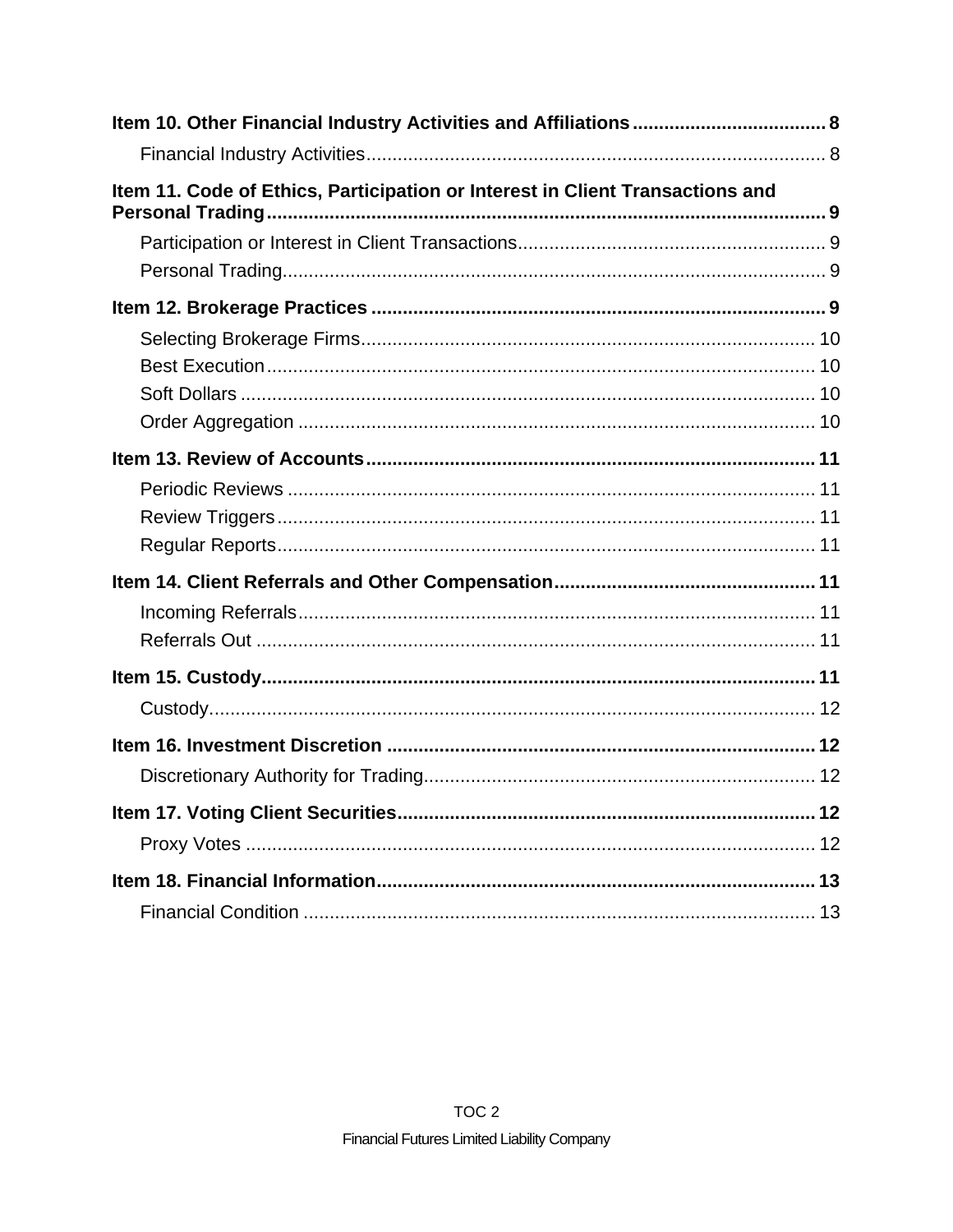# <span id="page-4-1"></span><span id="page-4-0"></span>**ITEM 4. ADVISORY BUSINESS**

# Firm Description

Financial Futures Limited Liability Company, (referred to as "we," "our," "us," or "FFLLC") was founded in 2003.

FFLLC is a fee-only financial planning and investment management firm. We provide personalized financial planning and investment management to individuals, families, pension and profit-sharing plans, trusts, estates, charitable organizations and small businesses. Advice is provided through consultation with the client and may include determination of financial objectives, identification of financial problems, cash flow management, retirement planning, budgeting, tax planning, insurance review, investment management, education and college funding, and estate planning.

FFLLC is solely compensated through direct fees paid by its clients and not through any product-based commissions or any third-party companies.

As a part of financial planning, investment advice is offered, with the client making the final decision on investment selection. FFLLC does not act as a custodian of client assets. The client always maintains asset control. FFLLC places trades for clients under a limited power of attorney with discretionary authority.

A written evaluation of each client's initial financial situation, often in the form of a Financial Plan with Action Steps, is offered to the client provided that the client has provided FFLLC with all of the client's current and pertinent financial information. Annual reviews of the client's financial situation are also offered to provide reminders of the specific course of action that need to be taken. More frequent reviews may be requested by the client if an unexpected change in financial situation occurs.

Other professionals (e.g., lawyers, accountants, insurance agents, etc.) are engaged directly by the client on an as-needed basis. Conflicts of interest will be disclosed to the client in the unlikely event they should occur.

In performing its services, FFLLC shall not be required to verify any information received from the client or from the client's other professionals, and is expressly authorized to rely thereon. If requested by the client, FFLLC may recommend the services of other professionals for implementation purposes. The client is under no obligation to engage the services of any such recommended professional.

Each client is advised that it remains his/her responsibility to promptly notify FFLLC if there is ever any change to his/her financial situation or investment objectives for the purpose of reviewing and/or revising FFLLC's previous recommendations and/or services. Furthermore, clients may request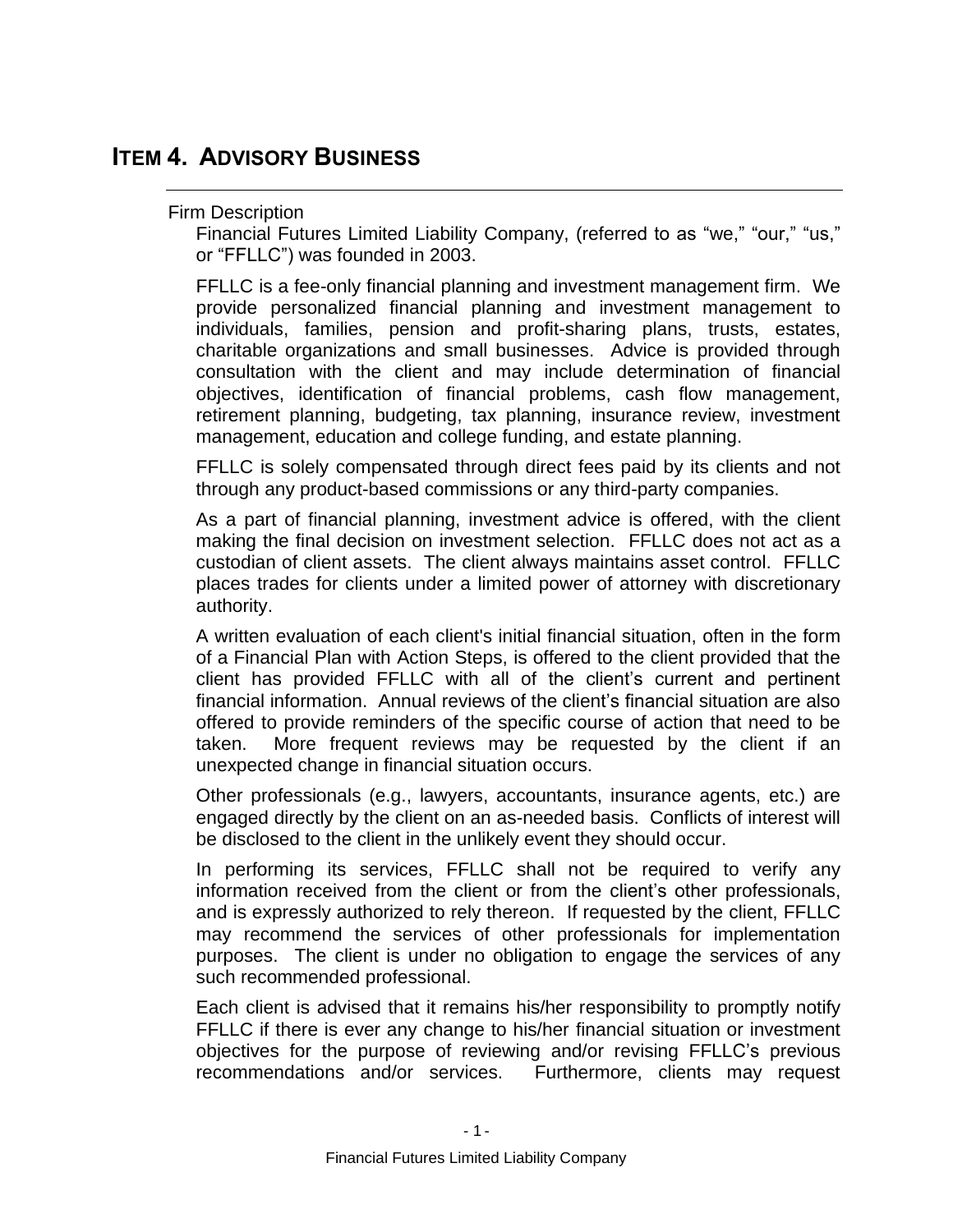restrictions on investing in certain securities subject to FFLLC's agreement to such a restriction.

The initial meeting, which may be by telephone, is free of charge and is considered an exploratory interview to determine the extent to which financial planning and investment management may be beneficial to the client.

<span id="page-5-0"></span>Principal Owners

Jorie Barnett Johnson, CFP® is a 100% owner and managing member.

<span id="page-5-1"></span>Types of Agreements

FFLLC works with clients via either a Client Relationship Agreement or on an Hourly Project Basis.

<span id="page-5-2"></span>Financial Planning Relationship

A financial planning relationship usually includes an initial written financial plan, annual written updates to the financial plan, assistance with the implementation of the financial plan, on-going financial advice, monitoring of the plan, and investment management.

The financial plan may include, but is not limited to: a net worth statement; a cash flow statement; a review of investment accounts, including reviewing asset allocation and providing repositioning recommendations; strategic tax planning; a review of retirement accounts and plans including recommendations; a review of current debts and recommendations for changes, if applicable; a review of insurance policies and recommendations for changes, if necessary; one or more retirement scenarios; estate planning review and recommendations; and education planning with funding recommendations.

Detailed investment advice and specific recommendations are provided as part of a financial plan. Implementation of the recommendations is at the discretion of the client.

Investment advice typically consists of recommendations including mutual funds and exchange-traded funds. Recommended investments may also include: equities (stocks), warrants, bonds, corporate debt securities, commercial paper, certificates of deposit, municipal securities, investment company securities, U. S. government securities, options contracts, futures contracts, and interests in partnerships. Initial public offerings (IPOs) are not available through FFLLC.

The initial fee for a financial plan is predicated upon the facts known at the beginning of the engagement. The initial fee range is typically \$2,500 to \$5,000. Since financial planning is a discovery process, situations occur wherein the client is unaware of certain financial exposures or predicaments. In the event that the client's situation is substantially different than disclosed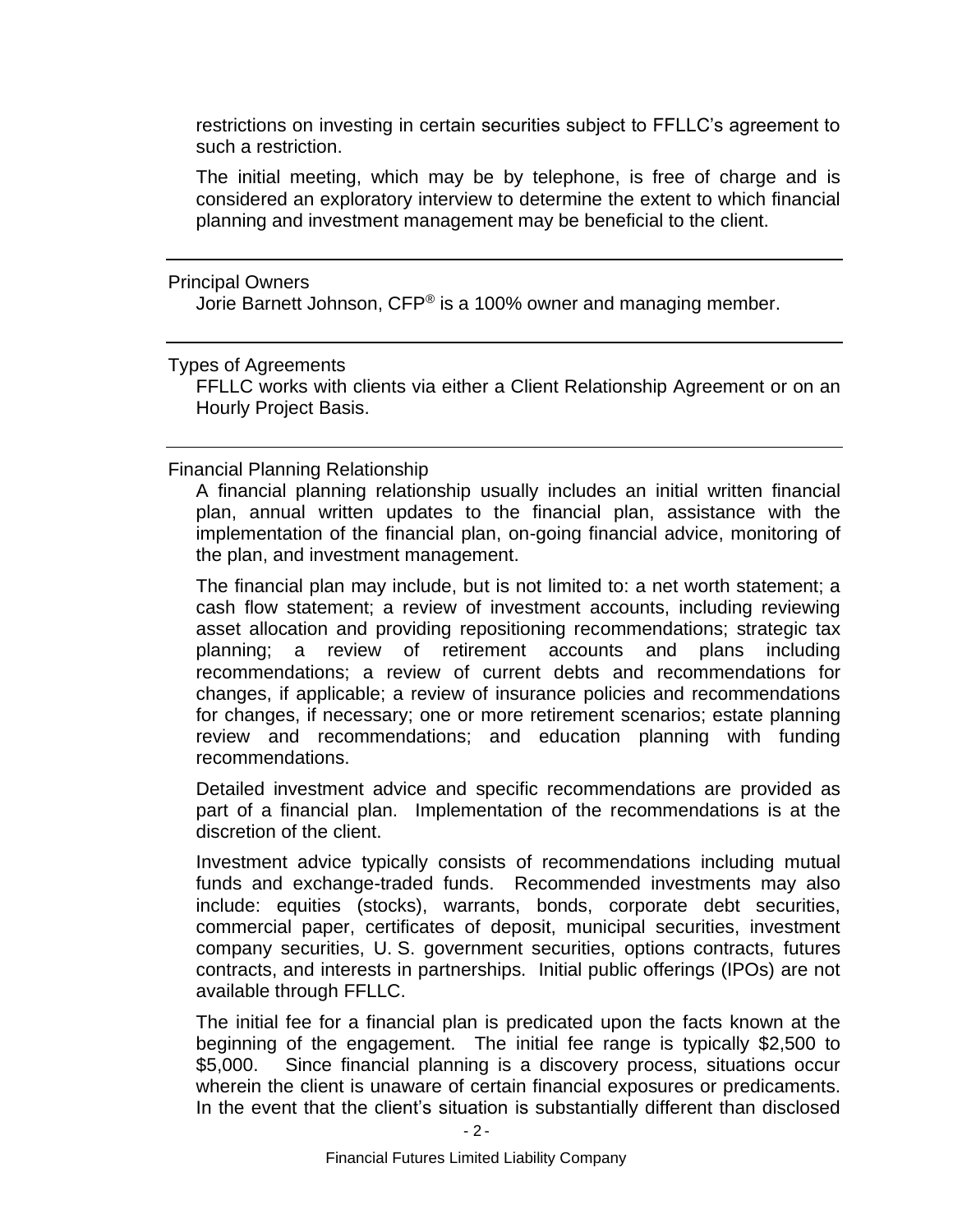at the initial meeting, a revised fee will be provided for mutual agreement. The client must approve the change of scope in advance of the additional work being performed when a fee increase is necessary.

Compilation of the written financial plan typically takes 6-8 weeks. Once complete, the written financial plan is presented to the client. Every financial plan is equipped with a list of Action Items that must be completed or implemented to fully execute the financial plan. Failure to complete this Action List may result in compromising the projections of the financial plan. FFLLC assists clients with implementing the Action Items detailed in the financial plan. Realistic and measurable goals are set and objectives to reach those goals are defined in the financial plan. As goals and objectives change over time, suggestions are made and implemented on an on-going basis. FFLLC offers to update each client's financial plan annually. Clients may request a financial plan update when convenient or when unexpected situations arise.

A conflict of interest exists to the extent FFLLC's financial planning recommends the utilization of FFLLC to manage their assets for a fee. In order to address this conflict, the client is under no obligation to act upon the investment adviser's recommendation, and if the client elects to act on any of the recommendations, the client is under no obligation to effect the transaction through the investment adviser.

Although the Financial Planning Relationship Agreement is an on-going agreement, the length of service to the client is at the client's discretion. The initial agreement has a minimum term of nine months after which time has elapsed, the client or FFLLC may terminate the Agreement by written notice to the other party. If termination occurs prior to the end of a billing quarter, fees will be billed on a pro-rata basis for the portion of the quarter completed.

## <span id="page-6-0"></span>Hourly Planning Engagements

FFLLC provides hourly planning services for clients who need advice on a limited scope of work. Financial plans cannot be completed through an hourly engagement. The scope of each hourly engagement is determined solely by the client.

#### <span id="page-6-1"></span>Termination of Agreement

FFLLC may terminate any agreement at any time by notifying the client in writing. If the client made an advance payment, FFLLC will refund any unearned portion of the advance payment.

A Client may terminate any agreement at any time by notifying FFLLC in writing and paying for the time spent on the investment advisory engagement prior to notification of termination. If the client made an advance payment, FFLLC will refund any unearned portion of the advance payment.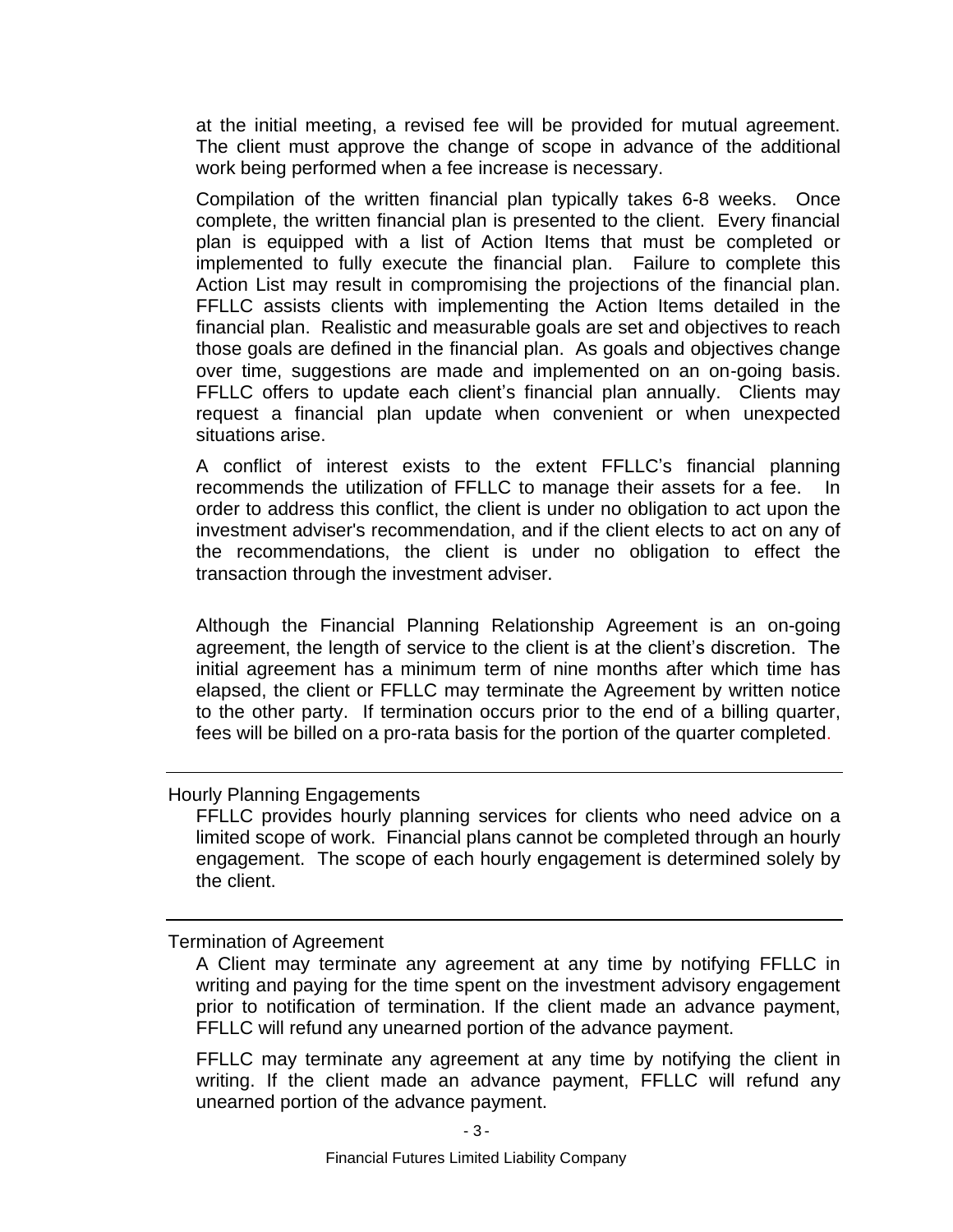FFLLC does not sponsor or participate in any wrap fee programs.

As of December 2021, FFLLC manages approximately \$173 million in assets under management, all on a discretionary basis.

# <span id="page-7-1"></span><span id="page-7-0"></span>**ITEM 5. FEES AND COMPENSATION**

### **Description**

FFLLC is a fee-only firm. No commissions or income is accepted from any third parties. Neither FFLLC or any supervised persons accept compensation for the sale of securities or other investment products, including asset-based sales charges or services fees from the sale of mutual funds. All fees are paid directly by clients. These fees are based on a percentage of assets under management, hourly charges, and/or fixed fees.

## Financial Planning:

The initial financial planning fee is priced according to the degree of complexity associated with the client's situation and typically ranges from \$2,500-\$5,000. This fee is payable upon initial engagement

The hourly rate for limited scope engagements is \$300.

### Investment Management

On-going fees are based on a percentage of the investable assets at the end of each quarter and billed in arrears according to the following schedule:

0.25% assets up to \$1,000,000;

0.1875% assets between \$1,000,000 to \$2,000,000;

0.15% assets between \$2,000,000 to \$3,000,000;

0.125% assets above \$3,000,000.

The minimum quarterly fee is \$1,250.

Current client relationships may exist where the fees are higher or lower than the fee schedule above.

Lower fees for comparable sources may be available from other sources.

<span id="page-7-2"></span>Fee Billing

An initial financial planning fee is due upon execution of the Financial Planning Relationship Agreement. The amount of this fee is based on the complexity of the client's financial situation and is detailed in the Client Agreement.

After the initial written financial plan is completed, on-going fees are billed quarterly, in arrears, meaning that we invoice you after the billing period has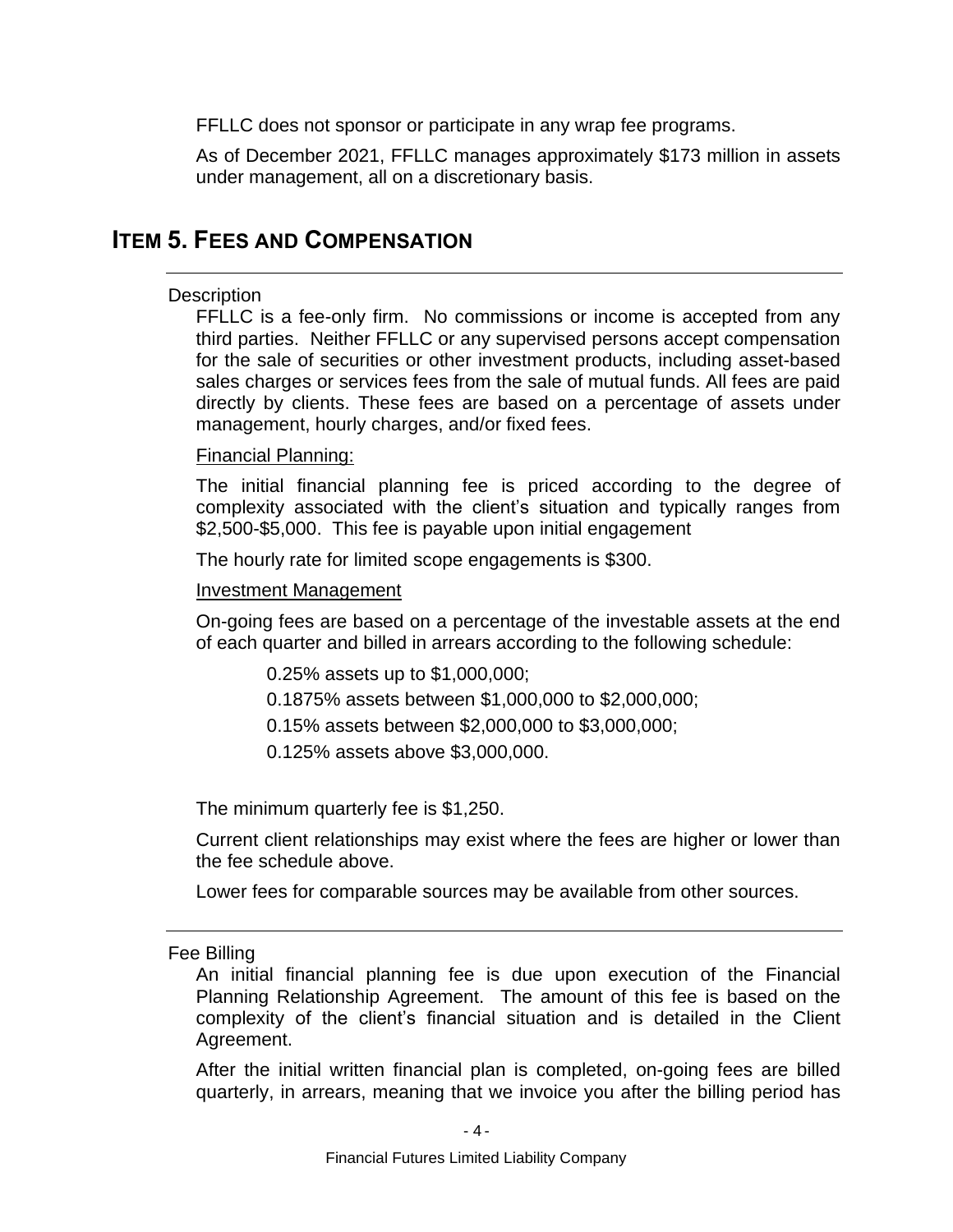ended. Payment in full is expected upon invoice presentation. Fees are usually deducted from a designated client account(s) to facilitate billing. The client must consent in advance to direct debiting of their account.

<span id="page-8-0"></span>Other Fees

Custodians may charge transaction fees on purchases or sales of certain investments. These transaction charges are usually small and incidental to the purchase or sale of a security. The selection of the security is more important than the nominal fee that the custodian charges to buy or sell the security. Please refer to Item 12 of this Brochure for more information.

Certain investments (for example, mutual funds) may charge annual operating expenses or management fees usually calculated as a percentage of the investment and sometimes called an expense ratio. These expenses are disclosed in the investment prospectus of the investment. They are not within the control of FFLLC.

<span id="page-8-1"></span>Past Due Accounts and Termination of Agreement

FFLLC reserves the right to stop work on any account that is more than 14 days overdue. In addition, FFLLC reserves the right to terminate any agreement where a client has willfully concealed or has refused to provide pertinent information about financial situations when necessary and appropriate. Any unused portion of fees collected in advance will be refunded.

# <span id="page-8-3"></span><span id="page-8-2"></span>**ITEM 6. PERFORMANCE-BASED FEES**

### Sharing of Capital Gains

Fees are not based on a share of the capital gains or capital appreciation of managed securities.

FFLLC does not use a performance-based fee structure because of the potential conflict of interest. Performance-based compensation may create an incentive for the adviser to recommend an investment that may carry a higher degree of risk to the client.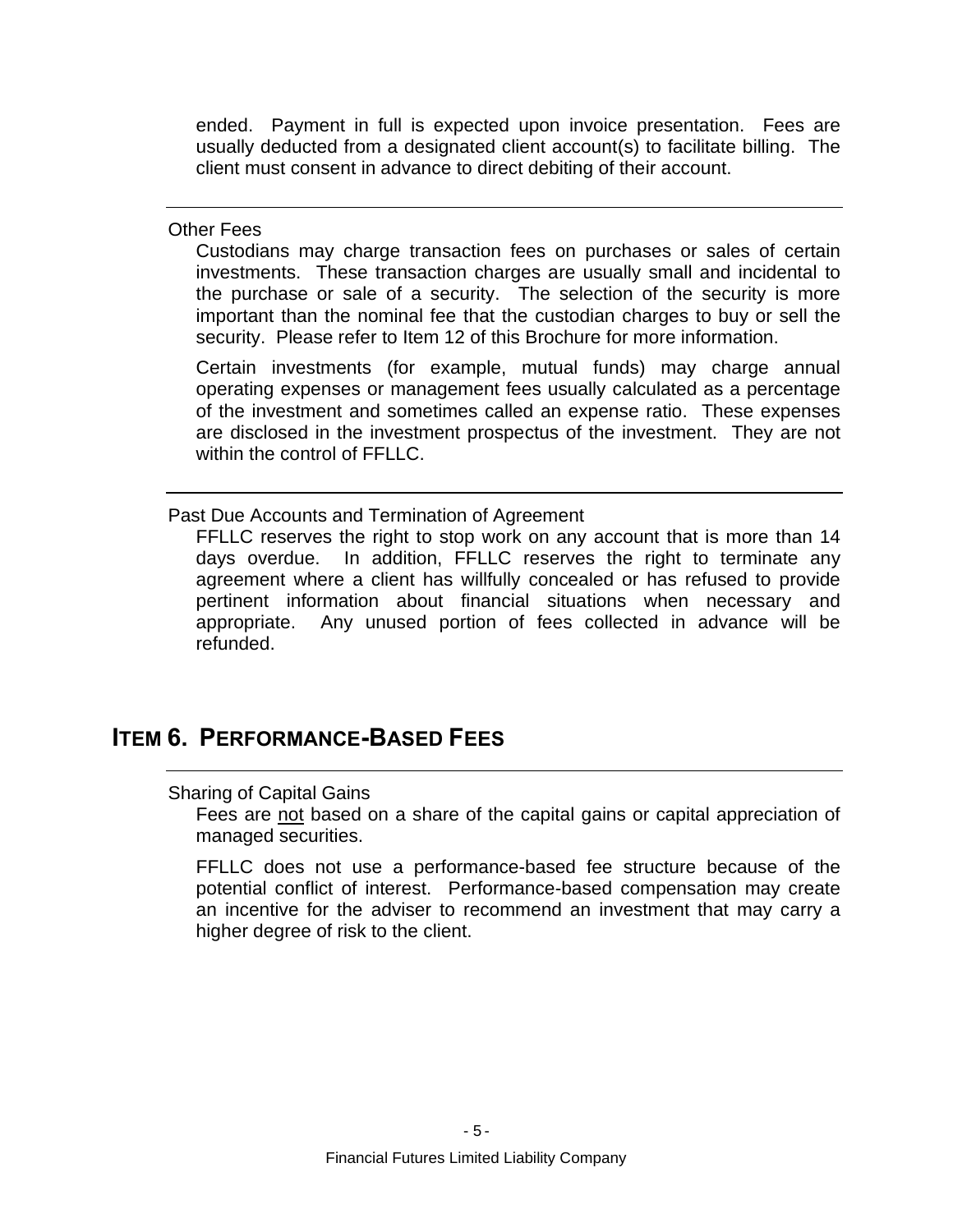# <span id="page-9-1"></span><span id="page-9-0"></span>**ITEM 7. TYPES OF CLIENTS**

# **Description**

FFLLC generally provides investment advice to individuals, couples, families, trusts, estates, or charitable organizations, corporations or small business entities.

Client relationships vary in scope and length of service.

## <span id="page-9-2"></span>Account Minimums

FFLLC does not have an account minimum size. If the investible assets are equal to or less than \$500,000 at quarter-end, the minimum quarterly fee is \$1,250.

FFLLC has the discretion to establish an account minimum. Clients with assets below \$500,000 may pay a higher percentage rate on their annual fees than the fees paid by clients with greater assets under management.

# <span id="page-9-4"></span><span id="page-9-3"></span>**ITEM 8. METHODS OF ANALYSIS, INVESTMENT STRATEGIES AND RISK OF LOSS**

# Methods of Analysis

Security analysis methods may include charting, fundamental analysis, technical analysis, and cyclical analysis.

The main sources of information may include financial news sources, research materials prepared by others, corporate rating services, charting services, annual reports, prospectuses, filings with the Securities and Exchange Commission, and company press releases.

Other sources of information that FFLLC may use include Morningstar research information, TD Ameritrade's research service, Advisor Intelligence, and various internet sources.

<span id="page-9-5"></span>Investment Strategies

The primary investment strategy used on client accounts is strategic asset allocation utilizing a core and satellite approach. This means that we use passively-managed low-cost index and exchange-traded funds as the core investments, and then may add actively-managed funds where appropriate to provide additional return opportunities and diversification. Portfolios are globally diversified to help mitigate some risks associated with traditional domestic markets.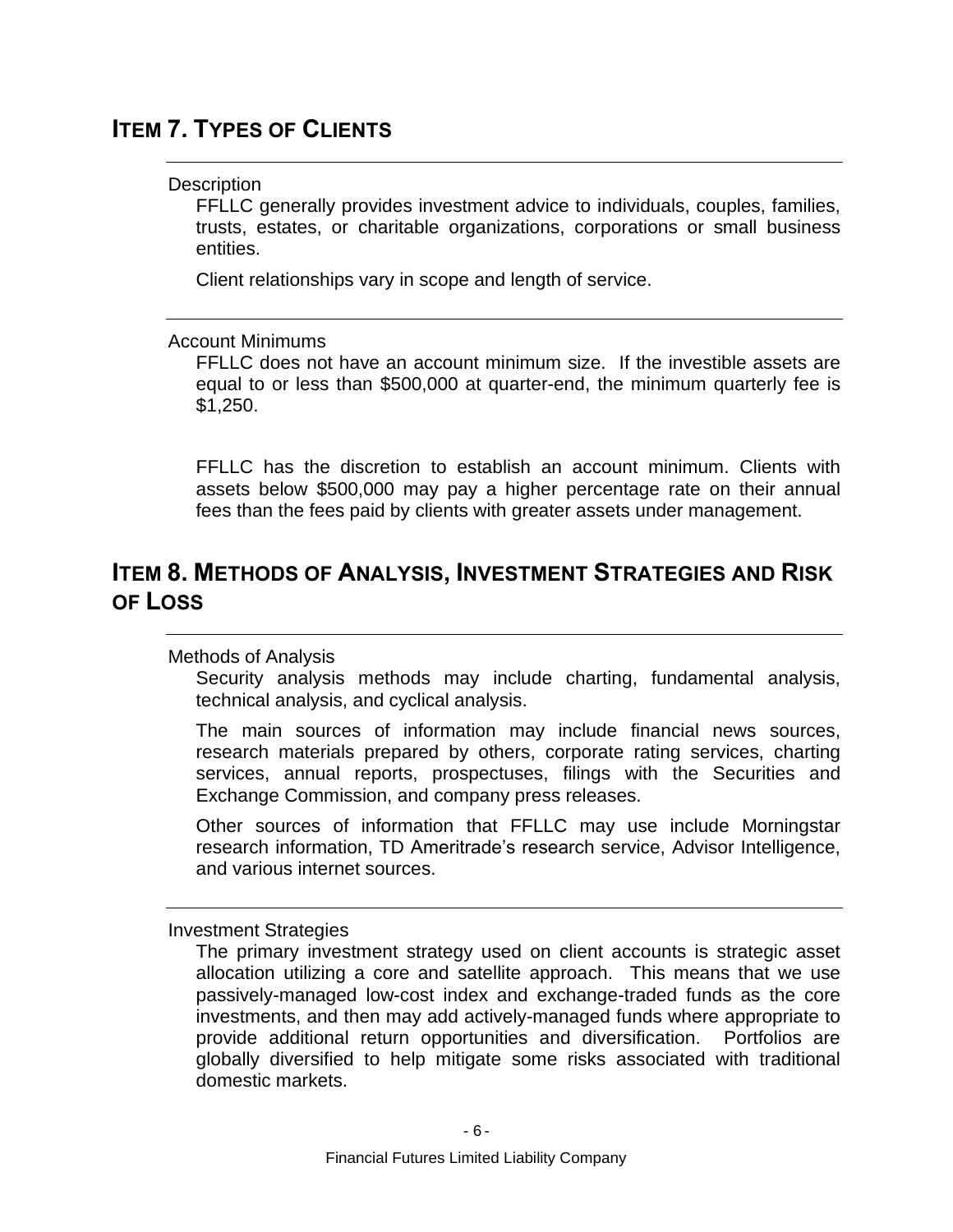The investment strategy for a specific client is based upon the objectives and goals illustrated in the financial plan. The client may change these objectives at any time.

Other strategies may include long-term purchases, short-term purchases, trading, short sales, margin transactions, and option writing (including covered options, uncovered options or spreading strategies).

#### <span id="page-10-0"></span>Risk of Loss

All investment programs have certain risks that are borne by the investor. Our investment approach is constantly mindful that investing in securities involves the risk of loss that clients should be prepared to bear. Investors face the following specific investment risks:

- Interest-rate Risk: Fluctuations in interest rates may cause investment prices to fluctuate. For example, when interest rates rise, yields on existing bonds become less attractive, causing their market values to decline.
- Market Risk: The price of a security, bond, or mutual fund may drop in reaction to tangible and intangible events and conditions. This type of risk is caused by external factors independent of a security's particular underlying circumstances. For example, political, economic and social conditions may trigger market events.
- Inflation Risk: When any type of inflation is present, a dollar today will not buy as much as a dollar next year, because purchasing power is eroding at the rate of inflation.
- Currency Risk: Overseas investments are subject to fluctuations in the value of the dollar against the currency of the investment's originating country. This is also referred to as exchange rate risk.
- Reinvestment Risk: This is the risk that future proceeds from investments may have to be reinvested at a potentially lower rate of return (i.e. interest rate). This primarily relates to fixed income securities.
- Business Risk: These risks are associated with a particular industry or a particular company within an industry. For example, oil-drilling companies depend on finding oil and then refining it, a lengthy process, before they can generate a profit. They carry a higher risk of profitability than an electric company, which generates its income from a steady stream of customers who buy electricity no matter what the economic environment is like.
- Liquidity Risk: Liquidity is the ability to readily convert an investment into cash. Generally, assets are more liquid if many traders are interested in a standardized product. For example, Treasury Bills are highly liquid, while real estate properties are not as liquid.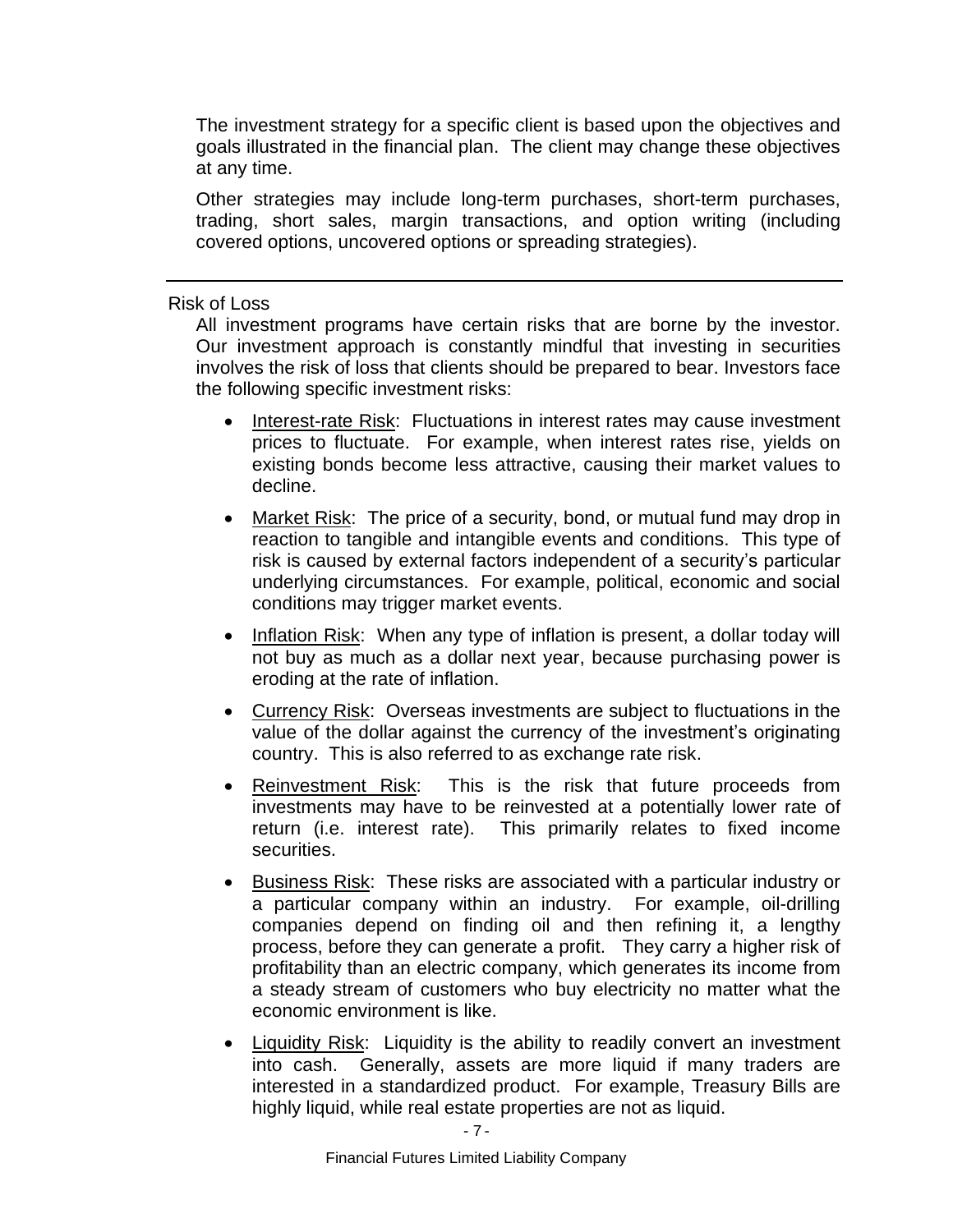• Financial Risk: Excessive borrowing to finance a business' operations increases the risk of profitability, because the company must meet the terms of its obligations in good times and bad. During periods of financial stress, the inability to meet loan obligations may result in bankruptcy and/or a declining market value.

# <span id="page-11-1"></span><span id="page-11-0"></span>**ITEM 9. DISCIPLINARY INFORMATION**

# Legal and Disciplinary

The firm and its employees have not been involved in legal or disciplinary events related to past or present clients.

# <span id="page-11-3"></span><span id="page-11-2"></span>**ITEM 10. OTHER FINANCIAL INDUSTRY ACTIVITIES AND AFFILIATIONS**

# Financial Industry Activities

FFLLC is registered as a Registered Investment Advisor (RIA) with the State of New Jersey. FFLLC is a member of The National Association of Personal Financial Advisors (NAPFA), the Financial Planning Association (FPA), and the Estate and Financial Planning Council of Central New Jersey.

Neither FFLLC nor any supervised persons are registered or have any application pending to become registered as a broker-dealer or registered representative of a broker-dealer.

Neither FFLLC nor any supervised persons are registered or have any application pending to become registered as a futures commission merchant, commodity pool operator, a commodity trading advisor, or an associated person of the foregoing entities.

Neither FFLLC nor any supervised persons have an arrangement with any related persons (e.g. broker-dealer, municipal securities dealer, or government securities dealer or broker, investment company or other pooled investment vehicle including a mutual fund, closed-end investment company, unit investment trust, private investment company or ''hedge fund,'' and offshore fund), other investment adviser or financial planner, futures commission merchant, commodity pool operator, or commodity trading advisor, banking or thrift institution, accountant or accounting firm, lawyer or law firm, insurance company or agency, pension consultant, real estate broker or dealer, and/or sponsor or syndicator of limited partnerships.

<span id="page-11-4"></span>Neither FFLLC nor any supervised persons recommend or select other investment advisers for your clients and receive compensation directly or indirectly from those advisers.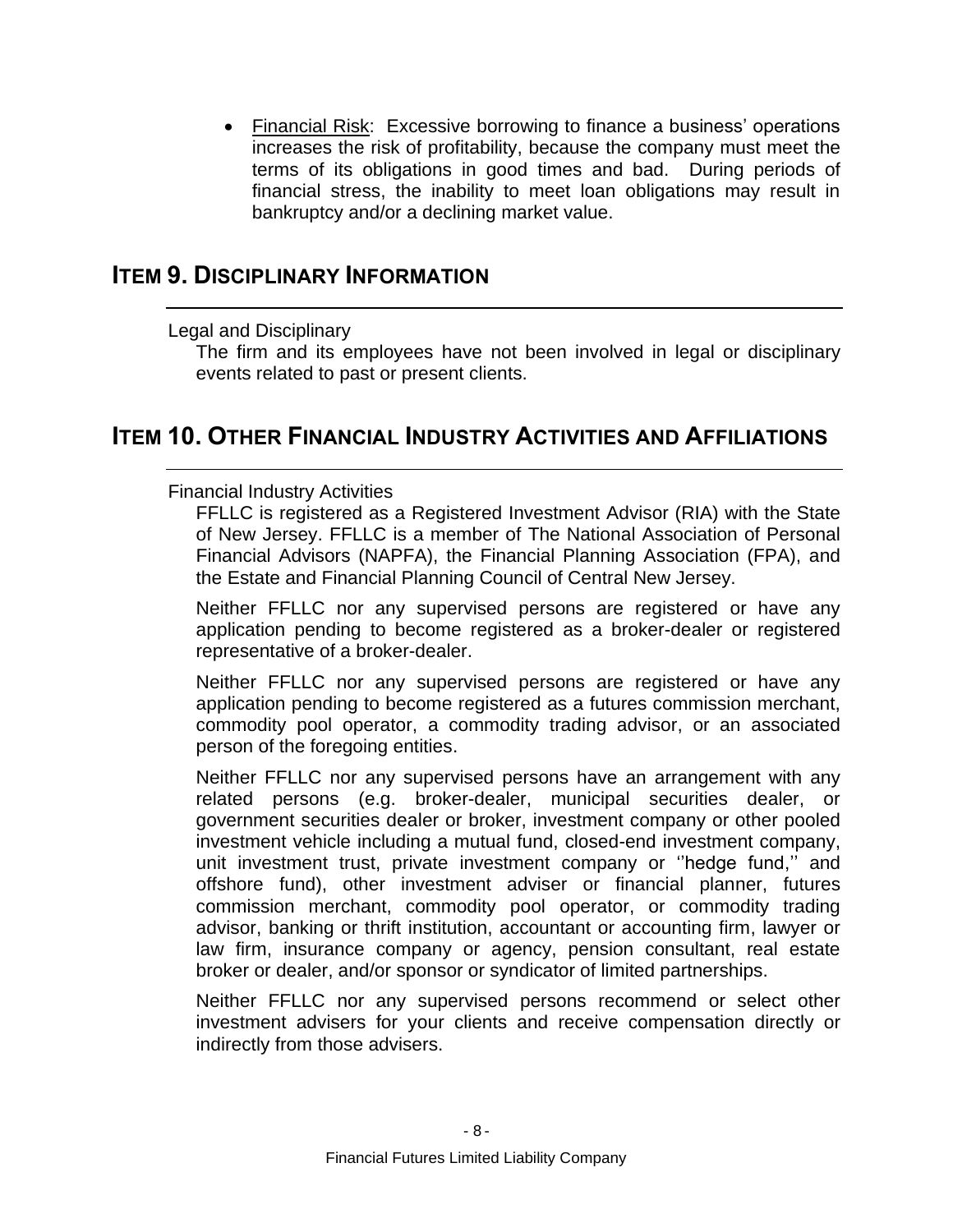Retirement Account Rollovers/Transfers (eg.,401(k) and IRAs**)**

When recommending that a client rollover his or her account from current retirement plan to an IRA, FFLLC and its financial advisors have a conflict of interest. FFLLC and its financial advisors can earn investment advisory fees by recommending that a client rollover his or her account at the retirement plan to an IRA; however, FFLLC and its investment adviser representatives will not earn any investment advisory fee if client does not rollover the funds in the retirement plan (unless a client retained FFLLC to provide advice about the client's retirement plan account). Thus, FFLLC and its financial advisors have an economic incentive to recommend a rollover of the retirement plan account, which is a conflict of interest. FFLLC has taken steps to manage this conflict of interest arising from rolling over funds from an ERISA covered retirement plan to an IRA and has adopted written policies and procedures whereby FFLLC and its financial advisors will disclose the advantages/disadvantages of the retirement plan/IRA rollover options available to the client and will only recommend rollover if in the best interest of the client.

# **ITEM 11. CODE OF ETHICS, PARTICIPATION OR INTEREST IN CLIENT TRANSACTIONS AND PERSONAL TRADING**

# Code of Ethics

FFLLC and persons associated with FFLLC ("Associated Persons") are permitted to buy or sell securities that it also recommends to clients consistent with FFLLC's policies and procedures. FFLLC has adopted a code of ethics that sets forth the standards of conduct expected of its associated persons and requires compliance with applicable securities laws ("*Code of Ethics*"). In accordance with Section 204A of the Investment Advisers Act of 1940 (the "Advisers Act"), its *Code of Ethics* contains written policies reasonably designed to prevent the unlawful use of material non-public information by FFLLC or any of its associated persons. The *Code of Ethics*  also requires that certain of FFLLC's personnel (called "*Access Persons*") report their personal securities holdings and transactions and obtain preapproval of certain investments such as initial public offerings and limited offerings.

Unless specifically permitted in FFLLC's *Code of Ethics*, none of FFLLC's *Access Persons* may effect for themselves or for their immediate family (i.e., spouse, minor children, and adults living in the same household as the *Access Person*) any transactions in a security which is being actively purchased or sold or is being considered as such on behalf of FFLLC's clients. When FFLLC is purchasing or considering for purchase any security on behalf of a client, no *Access Person* may effect a transaction in that security prior to the completion of the purchase or until a decision has been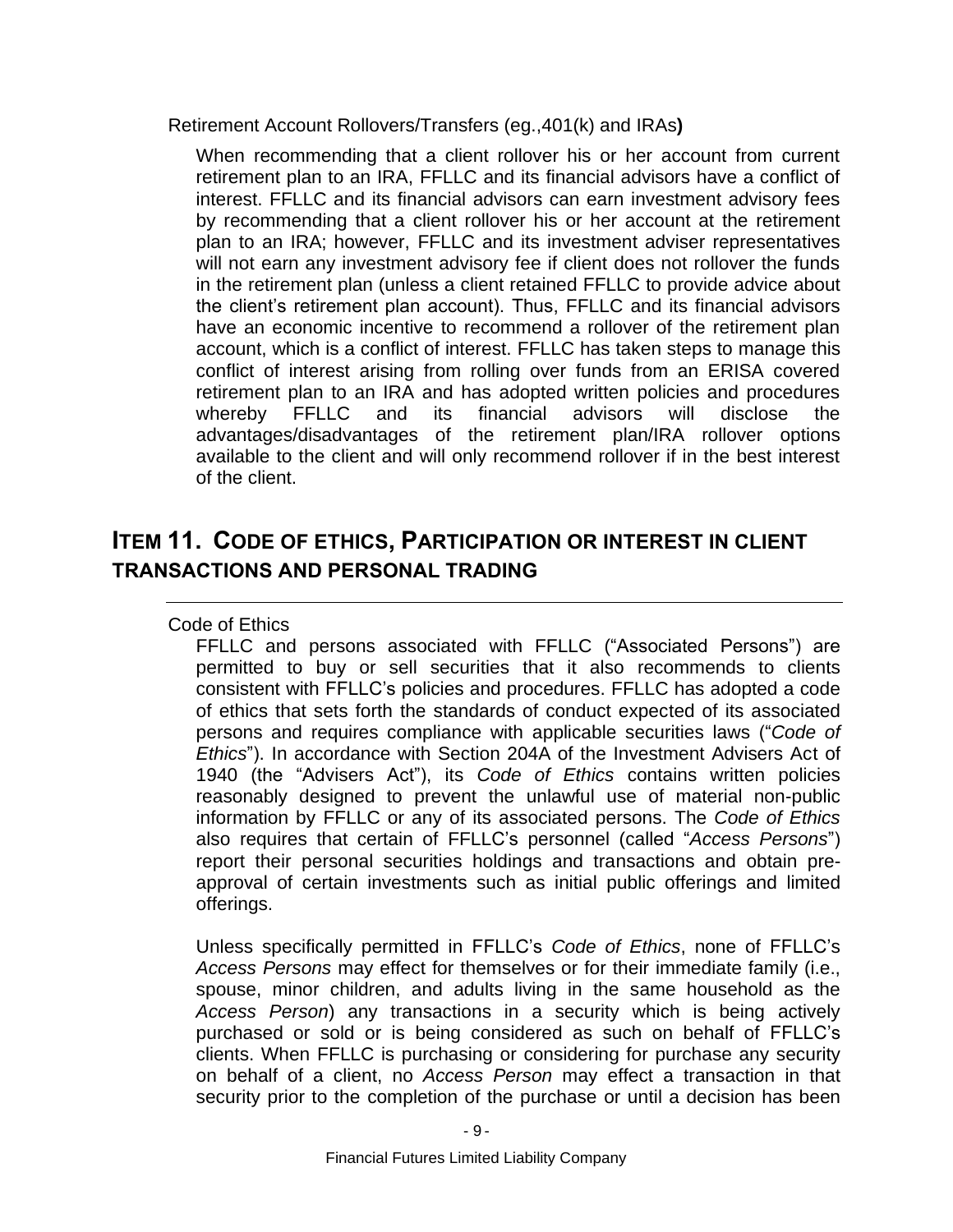made not to purchase such security. Similarly, when FFLLC is selling or considering the sale of any security on behalf of a client, no *Access Person*  may effect a transaction in that security prior to the completion of the sale or until a decision has been made not to sell such security.

Clients and prospective clients may contact FFLLC to request a copy of its *Code of Ethics*.

# <span id="page-13-0"></span>**ITEM 12. BROKERAGE PRACTICES**

#### Selecting Brokerage Firms

FFLLC does not have any affiliation with product sales firms. Specific custodian recommendations are made to clients based on their need for such services. FFLLC recommends custodians based on the proven integrity and financial responsibility of the firm and the best execution of orders at reasonable commission rates.

FFLLC recommends discount brokerage firms, investment custodians and trust companies (qualified custodians), such as TD Ameritrade, Vanguard and Fidelity. Clients are free to select whichever custodian they wish however such a decision may result in higher transaction fees for the client.

FFLLC does not receive fees or commissions from any of these arrangements.

Neither FFLLC nor any related person receives client referrals from a brokerdealer or third party.

<span id="page-13-1"></span>Best Execution

FFLLC reviews the execution of trades at each custodian. Trading fees charged by the custodians is also reviewed. FFLLC does not receive any portion of the trading fees.

## <span id="page-13-2"></span>Soft Dollars

FFLLC does not receive any fees or credits from any custodians, mutual fund companies, or affiliated parties. In addition, FFLLC does not receive research or other products or services other than execution from a broker-dealer or a third party (''soft dollar benefits'') in connection with client securities transactions.

#### <span id="page-13-3"></span>Order Aggregation

Most trades are mutual funds or exchange-traded funds where trade aggregation does not garner any client benefit.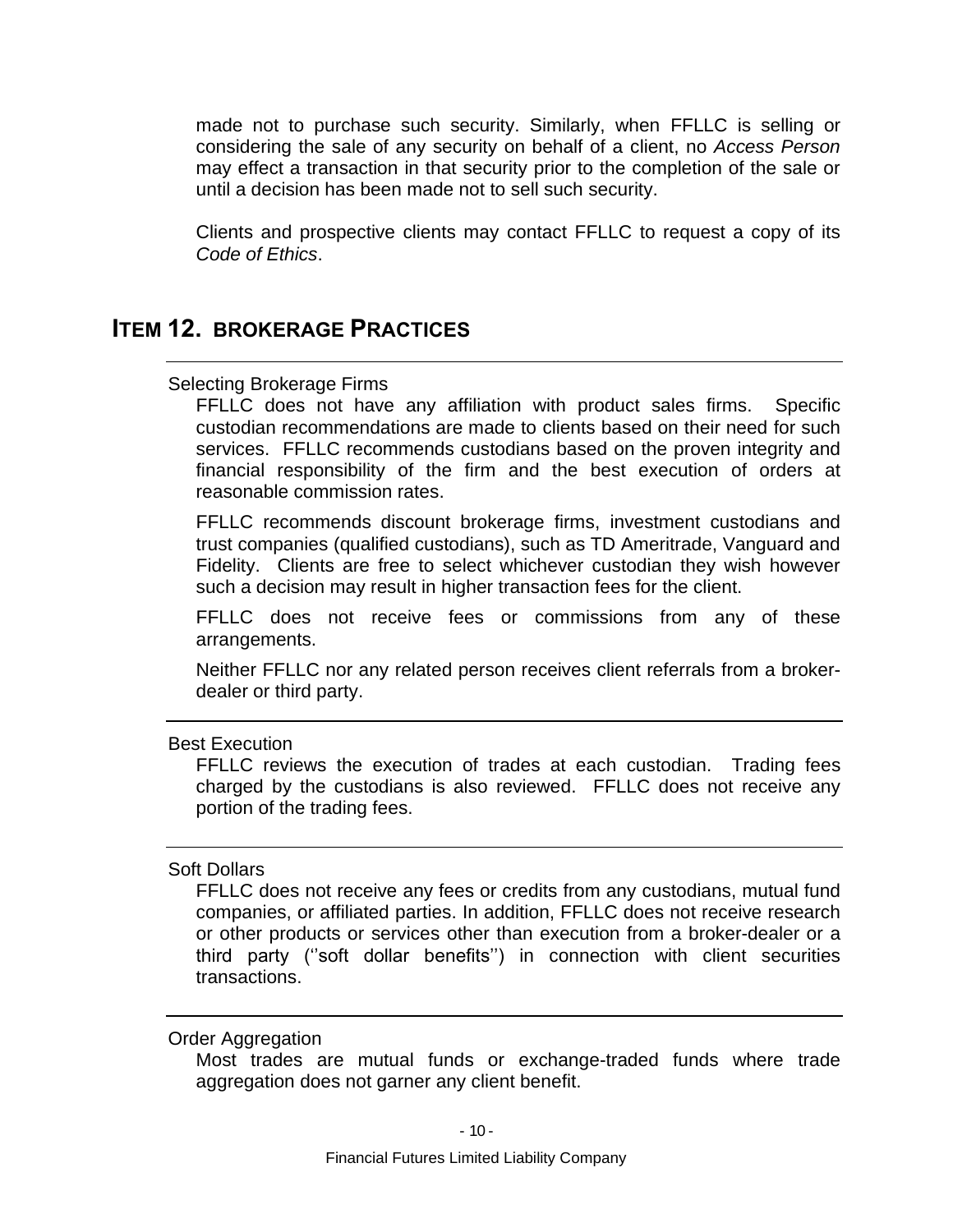# <span id="page-14-1"></span><span id="page-14-0"></span>**ITEM 13. REVIEW OF ACCOUNTS**

#### Periodic Reviews

Account reviews are performed semi-annually by Jorie Johnson and/or her designee. Account reviews are performed more frequently when market conditions dictate or as requested by the client.

#### <span id="page-14-2"></span>Review Triggers

Other conditions that may trigger a review are changes in the tax laws, new investment information, and changes in a client's particular situation.

### <span id="page-14-3"></span>Regular Reports

Accounts are reviewed to analyze the client's current investment positions and the likelihood that the performance of each security will contribute to the investment objectives of the client.

Clients receive periodic communications on at least an annual basis at the time of their financial plan update. The written financial plan update may include a net worth statement, portfolio statement, and a summary of objectives and progress towards meeting those objectives.

# <span id="page-14-5"></span><span id="page-14-4"></span>**ITEM 14. CLIENT REFERRALS AND OTHER COMPENSATION**

# Incoming Referrals

FFLLC has been fortunate to receive many client referrals over the years. The referrals came from current clients, estate planning attorneys, accountants, mortgage brokers, insurance agents, employees, personal friends of employees and other similar sources. The firm does not compensate referring parties for these referrals.

### <span id="page-14-6"></span>Referrals Out

<span id="page-14-7"></span>FFLLC does not accept referral fees or any form of remuneration from other professionals when a prospect or client is referred to them.

# **Item 15. Custody**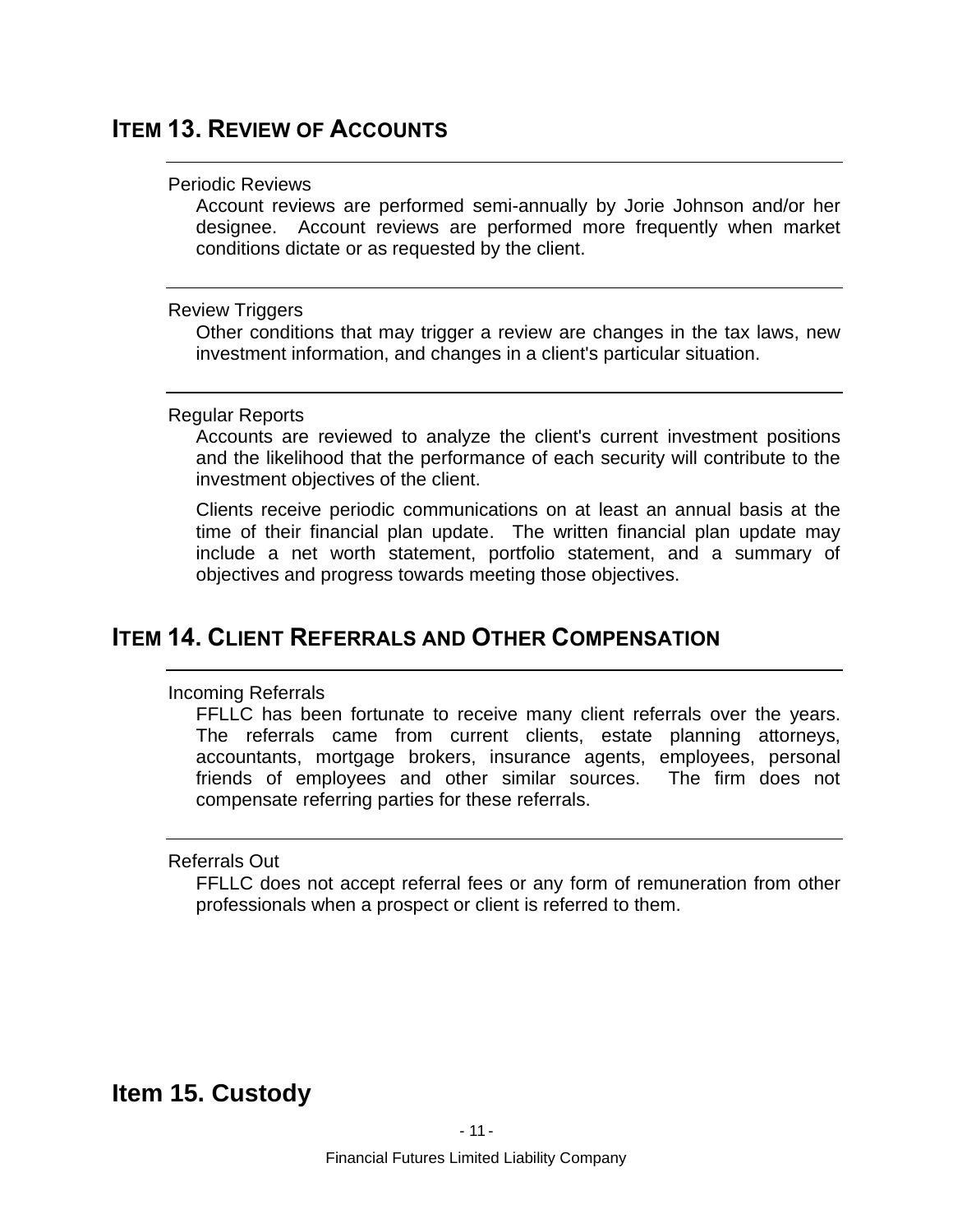<span id="page-15-0"></span>**Custody** 

FFLLC does not maintain physical custody of client assets. FFLLC engages several qualified, nationally recognized SEC registered broker-dealers to custody and safe keep client assets. FFLLC has custody of the funds and securities solely as a consequence of its authority to make withdrawals from client accounts to pay its advisory fee. FFLLC has written authorization from the client to deduct advisory fees from the account held with the qualified custodian.

Each time a fee is directly deducted from a client account, FFLLC concurrently:

i. Sends the qualified custodian an invoice or statement of the amount of the fee to be deducted from the client's account; and ii. Sends the client an invoice or statement itemizing the fee. Itemization includes the formula used to calculate the fee, the value of the assets under management on which the fee is based, and the time period covered by the fee.

# <span id="page-15-2"></span><span id="page-15-1"></span>**ITEM 16. INVESTMENT DISCRETION**

# Discretionary Authority for Trading

FFLLC primarily provides advisory services on a discretionary basis. FFLLC is considered to exercise discretion over a client's account if it can affect transactions without first having to seek client consent. FFLLC is given this limited power of attorney authority in the Client Agreement executed by the client. Clients may request a limitation on this authority (such as certain securities not be bought or sold) subject to FFLLC's acceptance of such limitation.

The client approves the custodian to be used and accepts the commission rates paid to the custodian. FFLLC does not receive any portion of the transaction fees or commissions paid by the client to the custodian.

# <span id="page-15-4"></span><span id="page-15-3"></span>**ITEM 17. VOTING CLIENT SECURITIES**

### Proxy Votes

FFLLC does not vote proxies on behalf of its clients. All such proxies and other information are provided directly to its clients by their custodian for their own review and determination independent of FFLLC.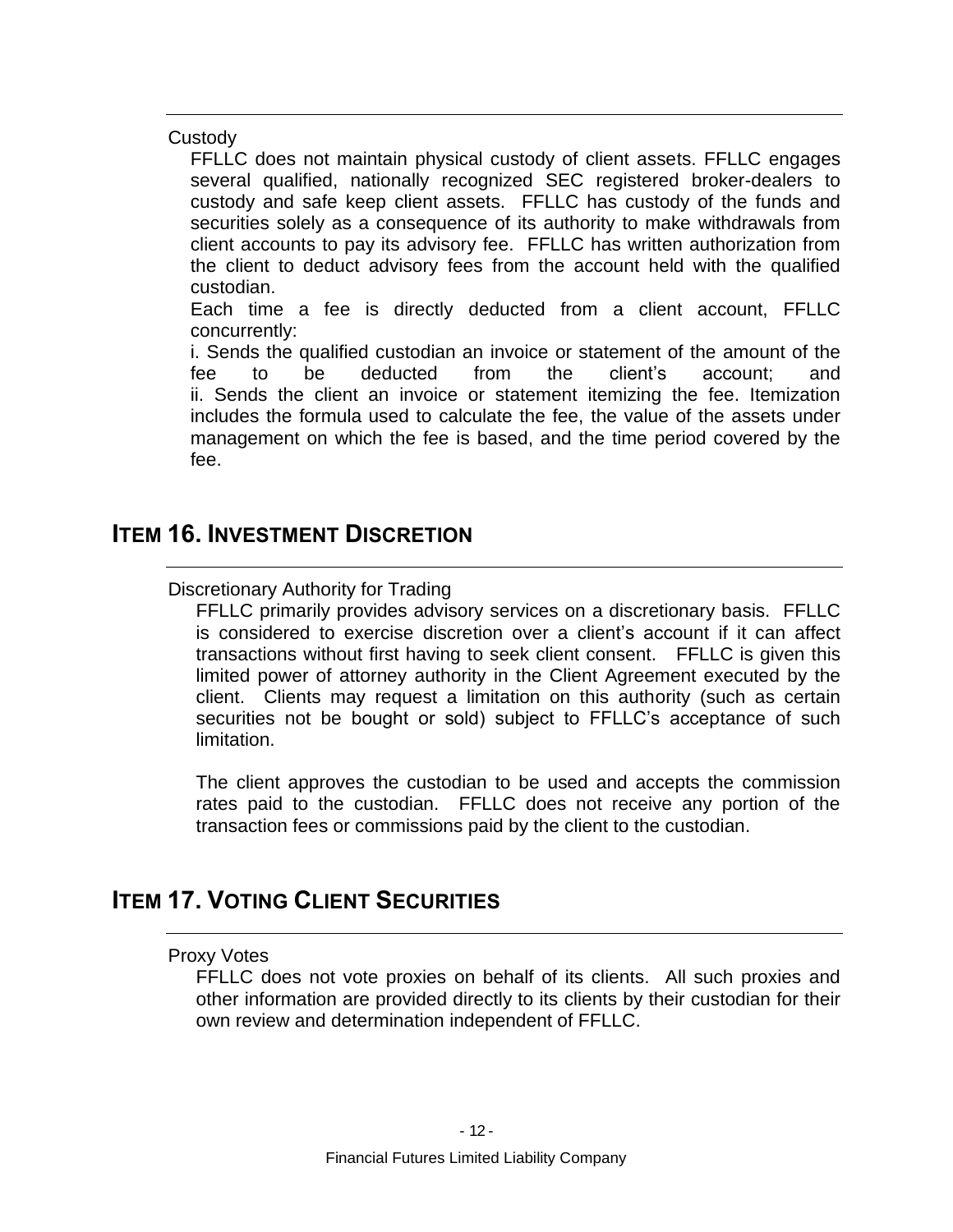# <span id="page-16-1"></span><span id="page-16-0"></span>**ITEM 18. FINANCIAL INFORMATION**

### Financial Condition

FFLLC does not have any financial impairment that will preclude the firm from meeting contractual commitments to clients.

A balance sheet is not required to be provided because FFLLC does not serve as a custodian for client funds or securities, and does not require or solicit the prepayment of more than \$500 in client fees six months or more in advance.

FFLLC has not been the subject of a bankruptcy petition at any time during the past ten years.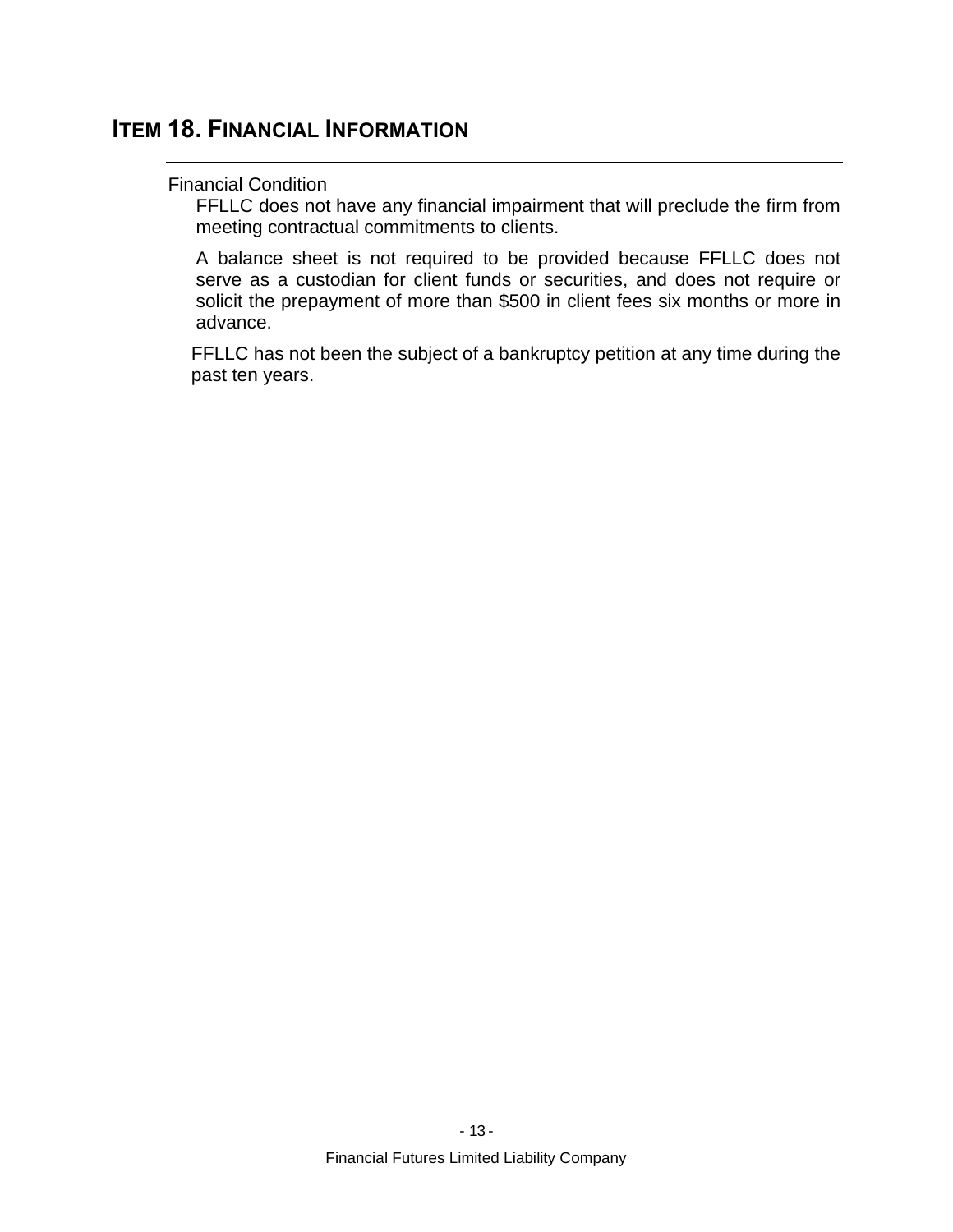# **FIRM BROCHURE**

(PART 2B OF FORM ADV)

FINANCIAL FUTURES LIMITED LIABILITY COMPANY RIVER PLACE EXECUTIVE CENTER 1027 NJ-70, Suite 201 BRIELLE, NEW JERSEY 08730 TEL: (732) 722-7289

> WWW.FINANCIAL-FUTURES-LLC.COM INFO@FINANCIAL-FUTURES-LLC.COM

> **Supervised Persons** Jorie Johnson (CRD #4740931), Principal Eric Feldman (CRD #4160844)

# **BROCHURE SUPPLEMENT, MARCH 2022**

This brochure supplement provides information about the investment advisory representative(s) that supplements Financial Futures Limited Liability Company's ("FFLLC") Brochure. You should have received a copy of that brochure. Please contact FFLLC if you did not receive FFLLC's brochure or if you have any questions about the content of this supplement.

Additional information about the above-referenced Supervised Persons is available on the SEC's website at [www.adviserinfo.sec.gov.](http://www.adviserinfo.sec.gov/)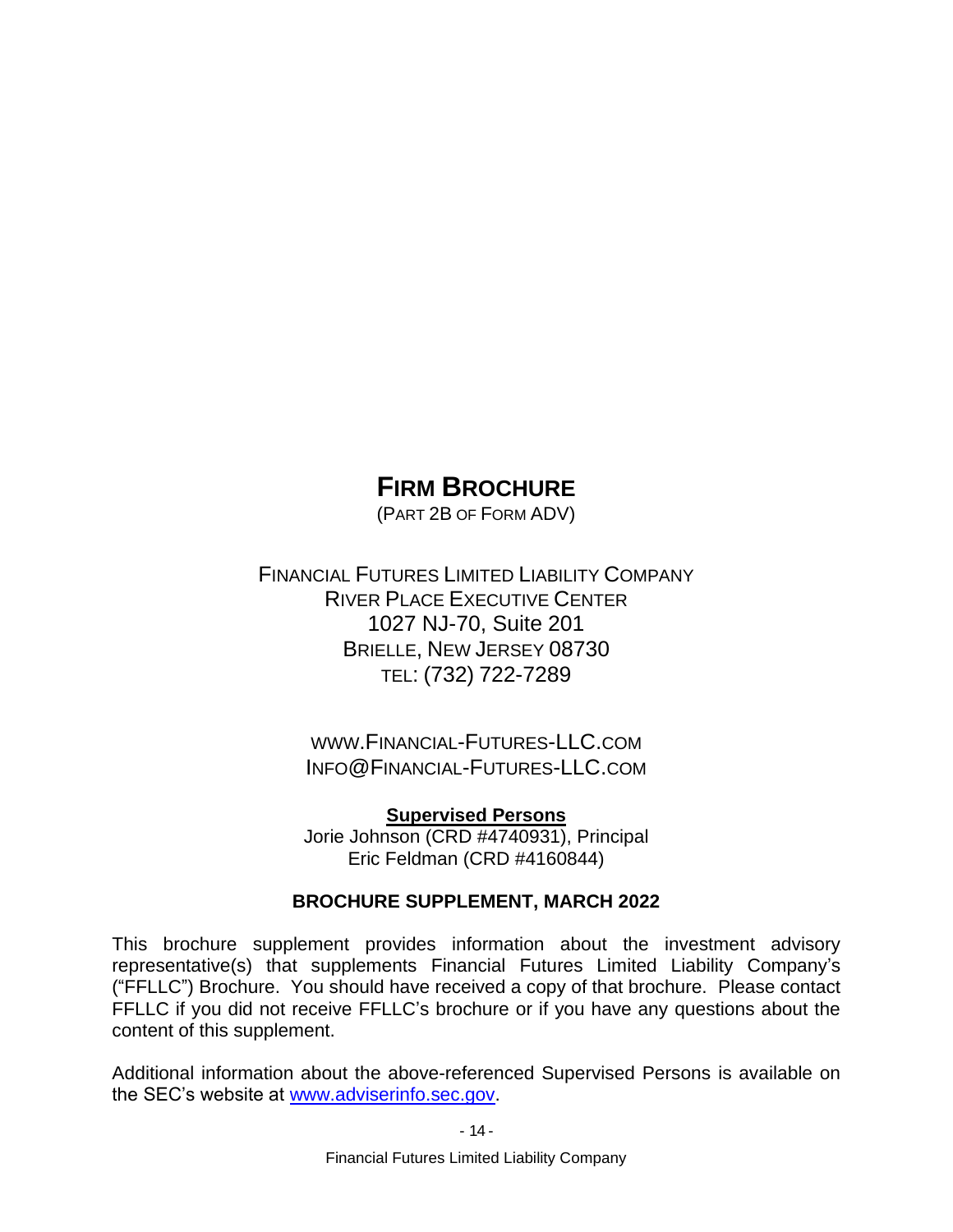# **Jorie Barnett Johnson, CFP®**

### **Item 2. Educational Background and Business Experience**:

- Year of birth: 1972
- **Boston College, 1990-1994,** Chestnut Hill, MA Bachelor of Science, Concentration in Finance Graduated Cum Laude; GPA 3.6/4.0 Dean's List: 8 Semesters; 1990-1994 Member of the Carroll School of Management Honors Program Recipient of Dean's Letter of Commendation (1 of 25 awarded to a class of 600)
- **Fairleigh Dickinson University, 1999-2001,** Teaneck, NJ Completed 6 course Certified Financial Planning Program

## Business Experience:

- Financial Futures LLC, Brielle, NJ, President (2003-present)
- Lenox, Inc., Lawrenceville, NJ, Corporate Finance (1998-2004)
- Keane Inc. Boston, MA, Analyst (1997-1998)
- Granite Partners, New York, NY, Investment Banking (1996-1997)
- Prudential, Boston, MA, Financial Analyst (1994-1996)
- Shearson Lehman Brothers, Chestnut Hill, MA, Intern (1992-1994)

## **Item 3. Disciplinary Information**.

FFLLC is required to disclose the pertinent facts regarding any legal or disciplinary events material to a client's evaluation of Jorie Johnson. FFLLC has no information to disclose in relation to this Item.

### **Item 4. Other Business Activities.**

Jorie Johnson is not engaged in any other business activity.

### **Item 5. Additional Compensation**:

Jorie Johnson does not receive an economic benefit for providing advisory services from someone that is not a client of FFLLC.

### **Item 6. Supervision**

.

Jorie Johnson, CCO (732) 722-7289 is responsible for supervision of FFLLC. Ms. Johnson monitors the firm's advice in an effort to ensure that investments are suitable for individual clients and consistent with their individual needs, goals, objectives and risk tolerance, as well as any restrictions requested by Financial Futures. LLC's clients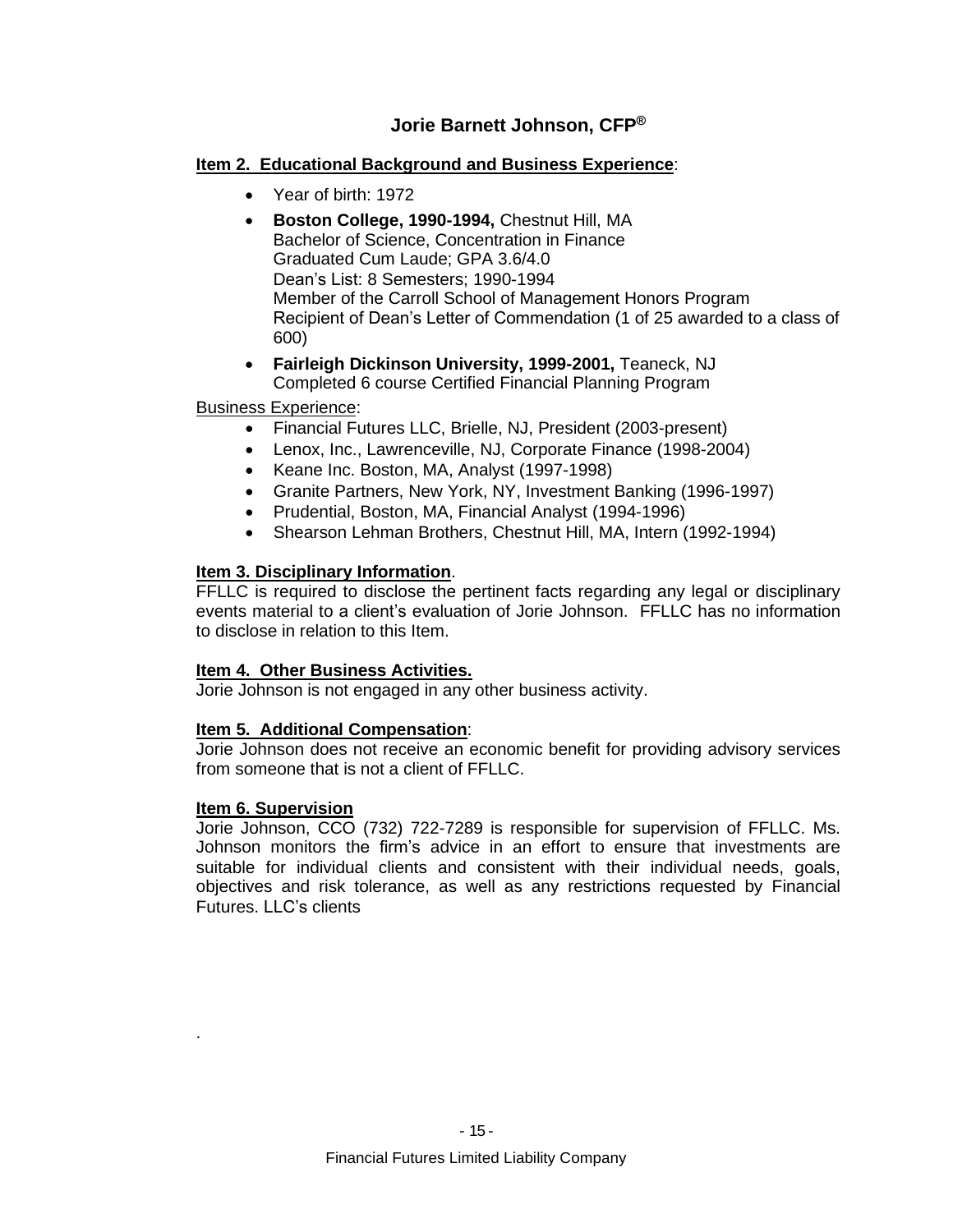# **Eric Feldman, CFP®, MBA**

### **Item 2. Educational Background and Business Experience**:

- Year of birth: 1978
- **Penn State University, 1995-1999,** University Park, PA Bachelor of Fine Arts
- **Fordham University, 2007-2010,** New York, NY Master of Business Administration, Concentration in Finance
- **Farleigh Dickinson University, 2014-2016,** Teaneck, NJ Completed 6 course Certified Financial Planning Program

#### Business Experience:

- Financial Futures LLC, Brielle, NJ, (2018 -present)
- Odigo Financial LLC, Wall Twp. NJ, President, Registered Advisory Firm (2016-2018)
- Four 15 Advisors, LLC, Wall Twp., Tax Services, Principal (2003 Present)
- KARL STORZ, El Segundo, CA, Sales Finance (2009-2018)
- Pfizer, Inc., New York, NY, Sales & Event Planning (2004-2009)

#### **Item 3. Disciplinary Information**.

FFLLC is required to disclose the pertinent facts regarding any legal or disciplinary events material to a client's evaluation of Eric Feldman. FFLLC has no information to disclose in relation to this Item.

#### **Item 4. Other Business Activities.**

Mr. Feldman conducts tax consulting and preparation services for individual and business through a separate entity, Four 15 Advisors, LLC. Mr. Feldman is actively engaged and devotes substantial time and effort for this business.

#### **Item 5. Additional Compensation**:

Eric Feldman does not receive an economic benefit for providing advisory services from someone that is not a client of FFLLC.

#### **Item 6. Supervision**

.

Jorie Johnson CCO (732) 722-7289 is responsible for supervision of FFLLC. Ms. Johnson monitors the firm's advice in an effort to ensure that investments are suitable for individual clients and consistent with their individual needs, goals, objectives and risk tolerance, as well as any restrictions requested by Financial Futures. LLC's clients